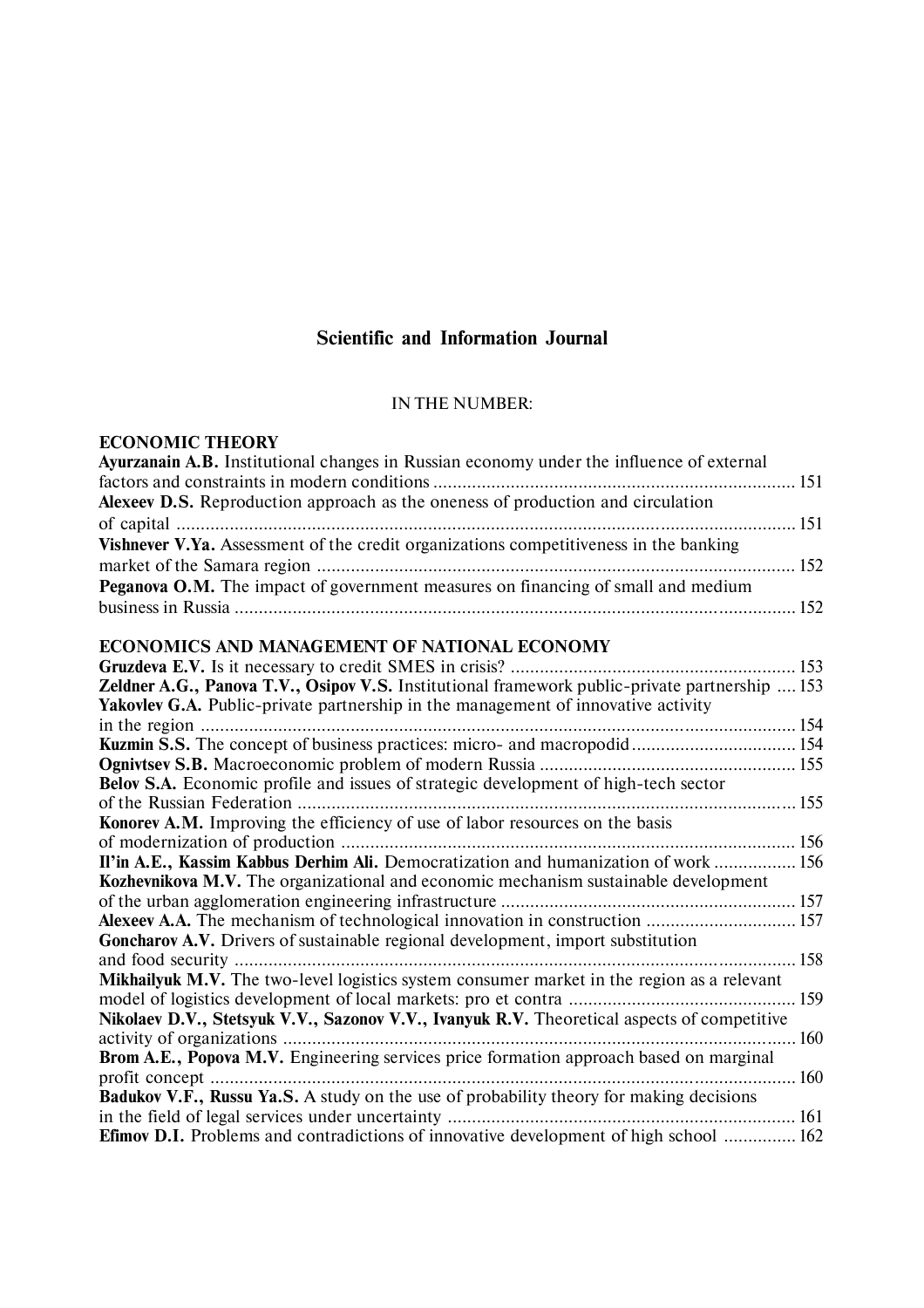| <b>English Version</b><br>150         | Economic<br><b>Sciences</b>                                                                                                                                                            | 10(131)<br>2015 |
|---------------------------------------|----------------------------------------------------------------------------------------------------------------------------------------------------------------------------------------|-----------------|
| FINANCE, MONEY CIRCULATION AND CREDIT |                                                                                                                                                                                        |                 |
|                                       | <b>Zhegalova E.V.</b> Development of regulation and supervision in the global insurance market                                                                                         |                 |
|                                       |                                                                                                                                                                                        |                 |
|                                       | <b>Barsukova M.A.</b> Problems of analysis of financial stability and solvency research                                                                                                |                 |
|                                       |                                                                                                                                                                                        |                 |
| <b>BOOK KEEPING, STATISTICS</b>       | <b>Everyonal A.Kh.</b> Information exchange as a sphere of activity and the factor                                                                                                     |                 |
|                                       |                                                                                                                                                                                        |                 |
| <b>WORLD ECONOMY</b>                  | <b>Starodubtseva E.B.</b> Problems and prospects of development of infrastructure of EEU 164<br><b>Troshchinskiy P.V.</b> The evolution of the legislation and formation the financial |                 |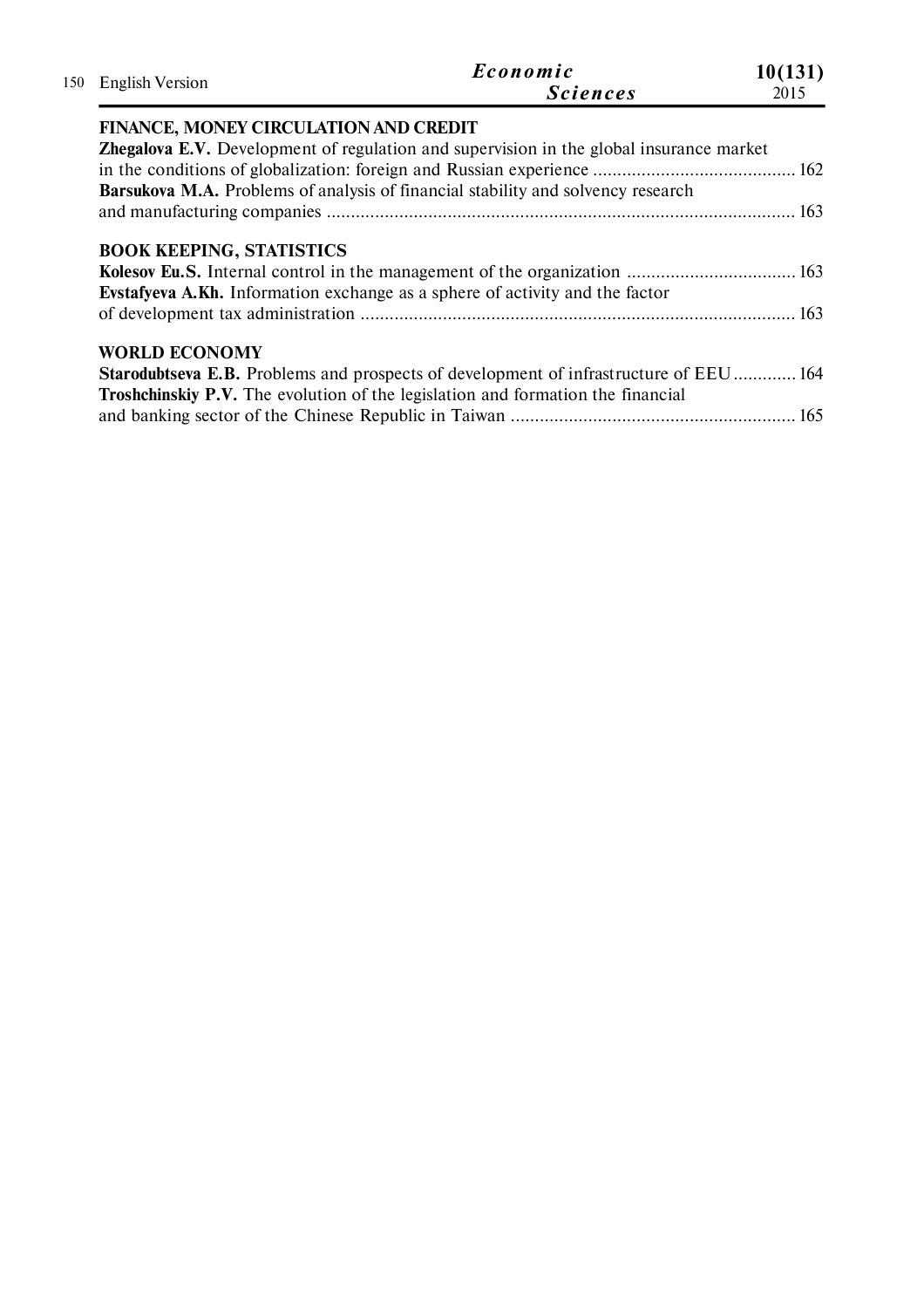# **ECONOMIC THEORY**

## **INSTITUTIONAL CHANGES IN RUSSIAN ECONOMY UNDER THE INFLUENCE OF EXTERNAL FACTORS AND CONSTRAINTS IN MODERN CONDITIONS**

© 2015 Ayurzanain Ayur Biliktoevich PhD in Economics, Associate Professor East-Siberian State University of Technology and Management Klyuchevsky str., 40V, b. 1, Ulan-Ude, Republic of Buryatia, Russia, 670013 E-mail: ayurza9@yandex.ru

The article is devoted to the analysis of economy institutional environment in Russian Federation, which is connected with significant influence of external factors in nowadays. The author pays special attention to the consideration of the institutional changes, transformations and deformations in the Russian economy. There are some problems of transition to a new economic model under the influence of external factors and constraints are observed in the article.

*Key words:* institutional environment, economic sanctions, institutional changes, economic model.

## **REPRODUCTION APPROACH AS THE ONENESS OF PRODUCTION AND CIRCULATION OF CAPITAL**

© 2015 Aleхeev Dmitry Stanislavovich Moscow State University named after M.V. Lomonosov Lenin Hills, 1, Moscow, Russia, 119991 E-mail: aww20031@mail.ru

We looked at research on venture capital and have not found approach that links the nature and structure of venture capitals as a whole and oneness as a single process innovative advances, implementation in production and sales. The article substantiates the proposition that the production of any product or service should not be considered separately sales, it is inextricably linked to each other. Process of production and circulation of venture capital not divided and increase in the cost of capital through technological innovation it takes place directly in the production.

*Key words:* reproduction, capital, circulation, technological innovation, working efficiency, circuit (cycle).

Economic growth is expressed extensively - in a quantitative increase in intensive - qualitative improvement of the social product. The post-industrial, social and innovation economy requires not just the presence of the national economy within the import of high-tech goods (extensive type), but the corresponding competitiveness of the national production base (intensive type).

In our opinion, consider the creation of an economy based on the more relevant reproductive theory. The advantage of this approach is to analyze a consistent transformation of capital in various forms - money, productivity, marketability and again money - this circuit. In practice, we see that the business is in the field of high technology, covers all three stages - the formation of capital, production and circulation of goods or services on the market. We believe that the process of production and circulation of the venture capital process is inseparable and indivisible. Create a new high-tech companies, in addition to the innovations or inventions, the financial source of the necessary infrastructure is required as the commercial success of its products and the market demand. There is a need for a high-profile management, which also have to buy the labor market.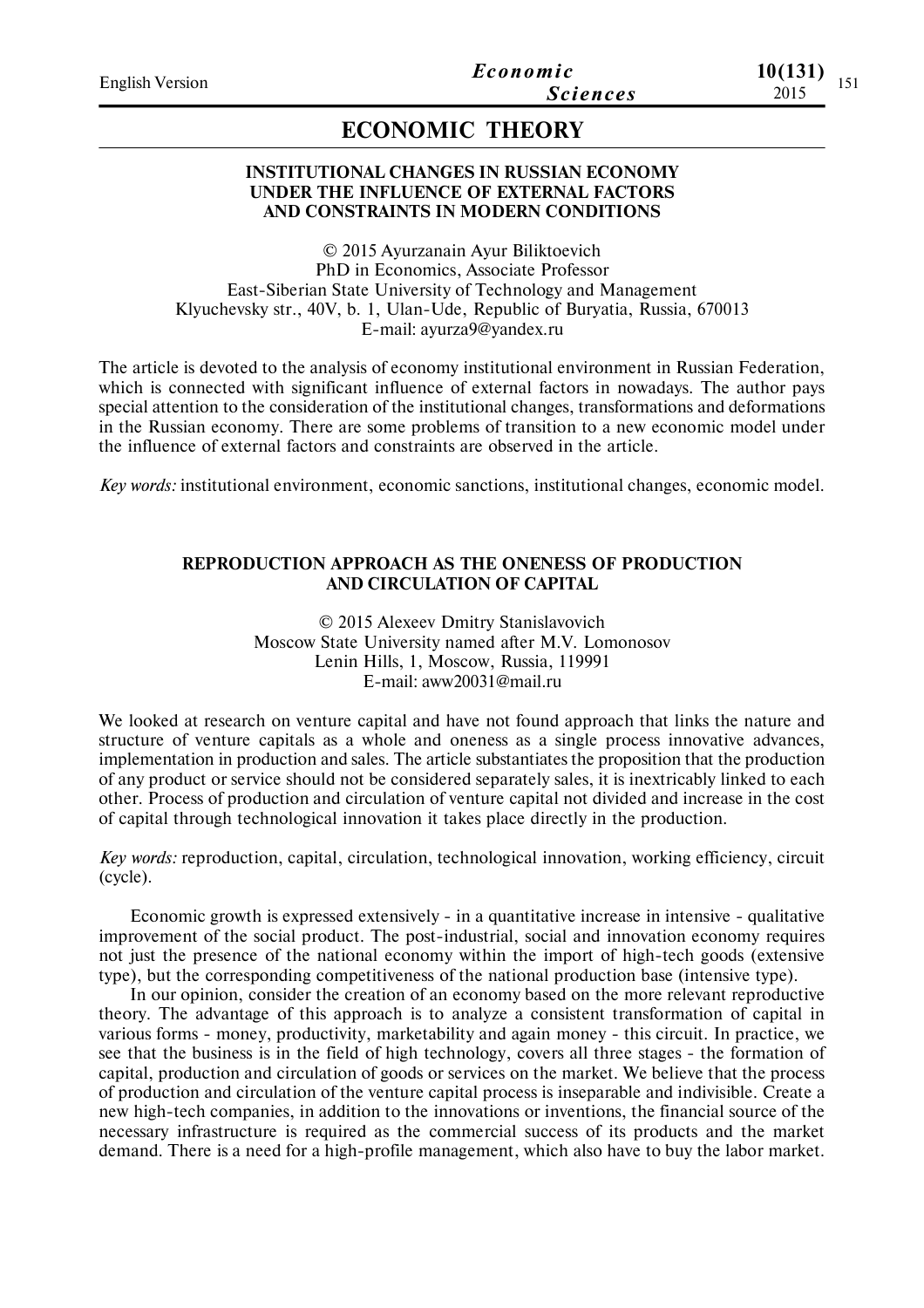| 152 English Version | Economic        | 10(131) |
|---------------------|-----------------|---------|
|                     | <i>Sciences</i> | 2015    |

Single process also means that it is necessary to sell such innovation with the same intensity, the same rate as the current process of production of capital.

As a result, the production of any product or service cannot be considered separately from the treatment they inseverable linked. For example, Apple's shown that the process of expanded reproduction and circulation of venture capital and indivisible increase in the cost of capital through technological innovation takes place directly in the workplace.

## **ASSESSMENT OF THE CREDIT ORGANIZATIONS COMPETITIVENESS IN THE BANKING MARKET OF THE SAMARA REGION**

© 2015 Vishnever Vadim Yakovlevich PhD in Economics, Professor Samara State University of Economics Soviet Army str., 141, Samara, Russia, 443090 E-mail: ab3535@mail.ru

Techniques of an assessment of commercial banks competitiveness are considered. There is made the comparative analysis of commercial banks competitiveness in the Samara region.

*Key words:* banking market, competitiveness, standards of the Central bank of the Russian Federation, bank liquidity, reliability of bank.

## **THE IMPACT OF GOVERNMENT MEASURES ON FINANCING OF SMALL AND MEDIUM BUSINESS IN RUSSIA**

© 2015 Peganova Olga Mikhailovna PhD of Economics, Associate Professor Moscow State University named after M.V. Lomonosov Lenin Hills, 1, Moscow, Russia, 119991 E-mail: peganova\_om@mail.ru

Analyzes the impact of government measures on financing of small and medium business in Russia as a factor contributing to the growth and development of this sector of the economy.

*Key words:* access to Finance, limited financial resources, Bank lending, guarantee funds, subsidies, development institutions, small and medium enterprises.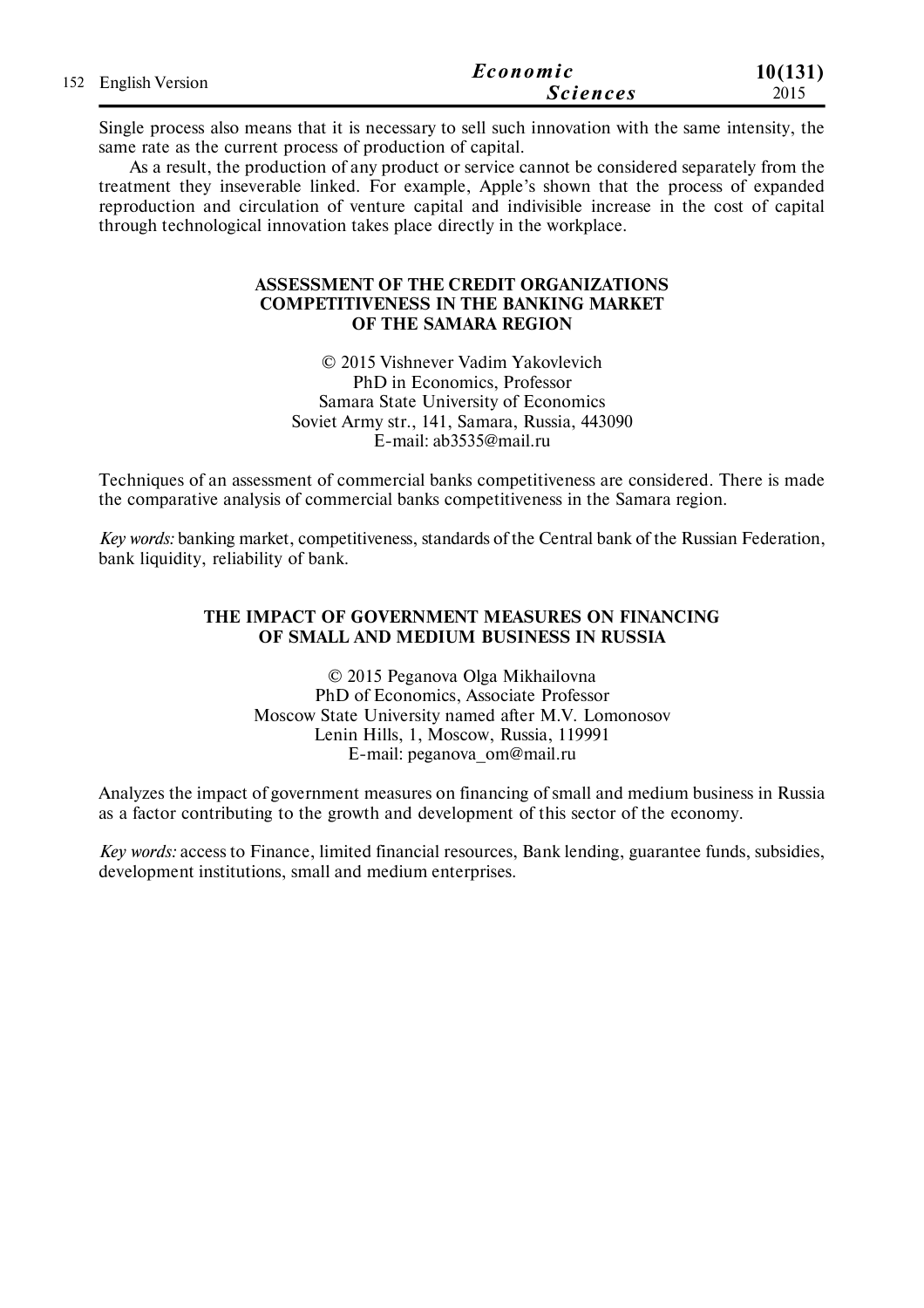| <b>English Version</b> | Economic        | 10(131)<br>1.52 |
|------------------------|-----------------|-----------------|
|                        | <i>Sciences</i> | 1 J J<br>2015   |

# **ECONOMICS AND MANAGEMENT OF NATIONAL ECONOMY**

## **IS IT NECESSARY TO CREDIT SMES IN CRISIS?**

© 2015 Gruzdeva Elena Vladimirovna PhD in Economics, Associate Professor Moscow State University named after M.V. Lomonosov Lenin Hills, 1, Moscow, Russia, 119991 E-mail: gruzdeva-msu@bk.ru

Economic crisis is a time of decay, when the amount of credit for business reduces. For SMEs it's a huge problem, as they are the first who lack financing. Government support is the only source, able to change the situation, yet it still works only if prudent policy is provided.

*Key words:* small business, crisis, credit.

## **INSTITUTIONAL FRAMEWORK PUBLIC-PRIVATE PARTNERSHIP**

© 2015 Zeldner Alexey Grigorievich Doctor of Economics, Professor, Chief Staff Scientist © 2015 Panova Tatiana Vladimirovna PhD in Economics, Head of Sector © 2015 Osipov Vladimir Sergeevich Doctor of Economics, Head of Sector Institute of Economics of the Russian Academy of Sciences Nakhimovsky prospect, 32, Moscow, Russia, 117218 E-mail: tzeldner@gmail.com

The article provides a detailed analysis of changes in the legal framework of public-private partnerships in connection with the adoption of the law on public-private and public-private partnership.

*Key words:* public-private partnership, investment, federal law, municipal-private partnership.

The article provides an institutional analysis of the legal norms of the Federal Law "On publicprivate partnership, municipal-private partnership in the Russian Federation and the Amendments to Certain Legislative Acts of the Russian Federation" dated July 13, 2015  $\Box$  224-FZ. The basic elements of the constraints to the development of public-private partnership, laid down in the law. Authors are agreeing with the fact that the perfection of normative technology is an important element in the legislative process, however, if the form is more important than content of the law. According to the authors, the law contained in the constraining elements must be eradicated, and to make the law more workable for the practice-users. The authors have made their proposals for adjustment of certain rules of law of the law, which will expand the range of possibilities to attract private investment into the Russian economy through the mechanism of public-private partnerships.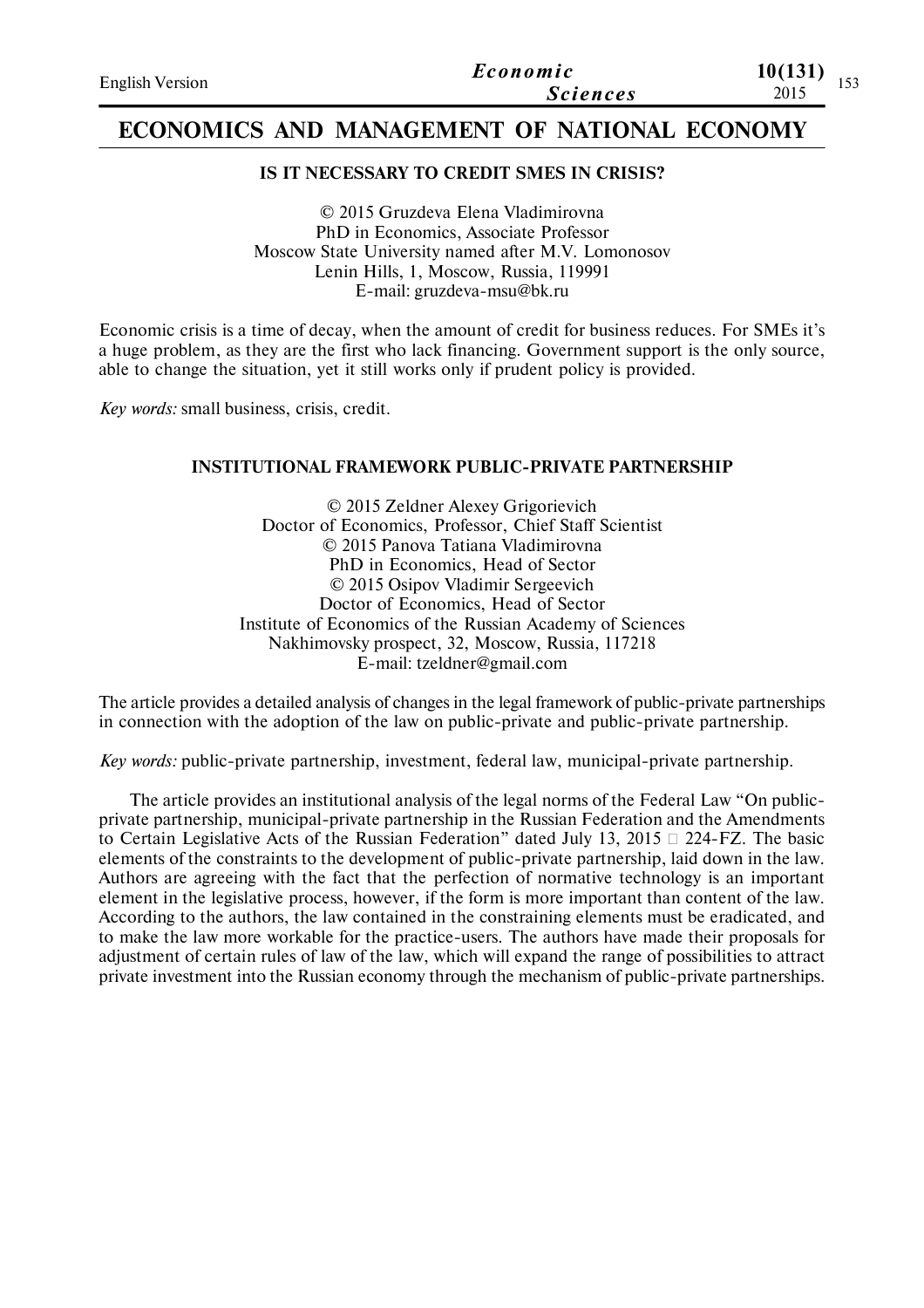|                     | Economic        | 10(131) |
|---------------------|-----------------|---------|
| 154 English Version | <i>Sciences</i> | 2015    |

## **PUBLIC-PRIVATE PARTNERSHIP IN THE MANAGEMENT OF INNOVATIVE ACTIVITY IN THE REGION**

© 2015 Yakovlev Georgy Alexandrovich Moscow State University of Psychology and Education Sretenka str., 29, Moscow, Russia, 127051 E-mail: g.a.iakovlev@gmail.com

The article considers the classification of public-private partnership in the systems of management of innovative activity in the region, as well as the advantages and disadvantages of this phenomenon.

*Key words:* governement, development, region, planning, management, innovation, economy.

## **THE CONCEPT OF BUSINESS PRACTICES: MICRO- AND MACROPODID**

© 2015 Kuzmin Sergey Sergeevich PhD in Technical Sciences Moscow State University named after M.V. Lomonosov Lenin Hills, 1, Moscow, Russia, 119991 E-mail: sskuzmin@gmail.com

The concept of doing business combines the key principles of the organization of business processes, principles, relations with stakeholders of the company and growth prospects. A well-defined concept of doing business contributes to the development of key competences and strengthening the competitive position of companies. Distinguished micro - and macropodid to develop the concept of doing business. Micromethod focuses on the organizational behavioral phenomena, the influence of individual and group characteristics on the achievement of organizational goals. Macropodum is based on the principle of consistency, the integrity of the organization, issues of structure, culture, communication. Together they determine the trajectory of the evolution of the firm.

*Key words:* concept of doing business, micro and macro-level research, corporate growth, organizational behavior, corporate strategy.

#### *References*

1. *Wanetick D.* Business Model Validation: What Makes Business Models Work? Kindle Edition, 2015.

2. *Hamel G., Prahalad K.* Competing for the future. Boston, 1994.

3. *Galbraith J.* Designing organizations. San Francisco, 1995.

4. *Robey D., Sales C.* Designing organizations. Burr, 1994.

5. *Souto J.* Business model innovation and business concept innovation as the context of incremental innovation and radical innovation // Tourism Management. Vol. 51. December 2015. P. 142-155.

6. *Perrow Ch.* Organizing America: wealth, power, and the origins of corporate capitalism. Princeton, 2002.

7. *Agnihotri A.* Doing Good and Doing Business at the Bottom of the Pyramid // Business Horizons, Vol. 56, No 5, September-October 2013. P. 591-599.

8. *Kim Y., Lee J., Hong Y.* Рroduct-service business concept design: real-world case of a small furniture manufacturing firm // Procedia CIRP. 2015. Vol. 30. P. 257-262.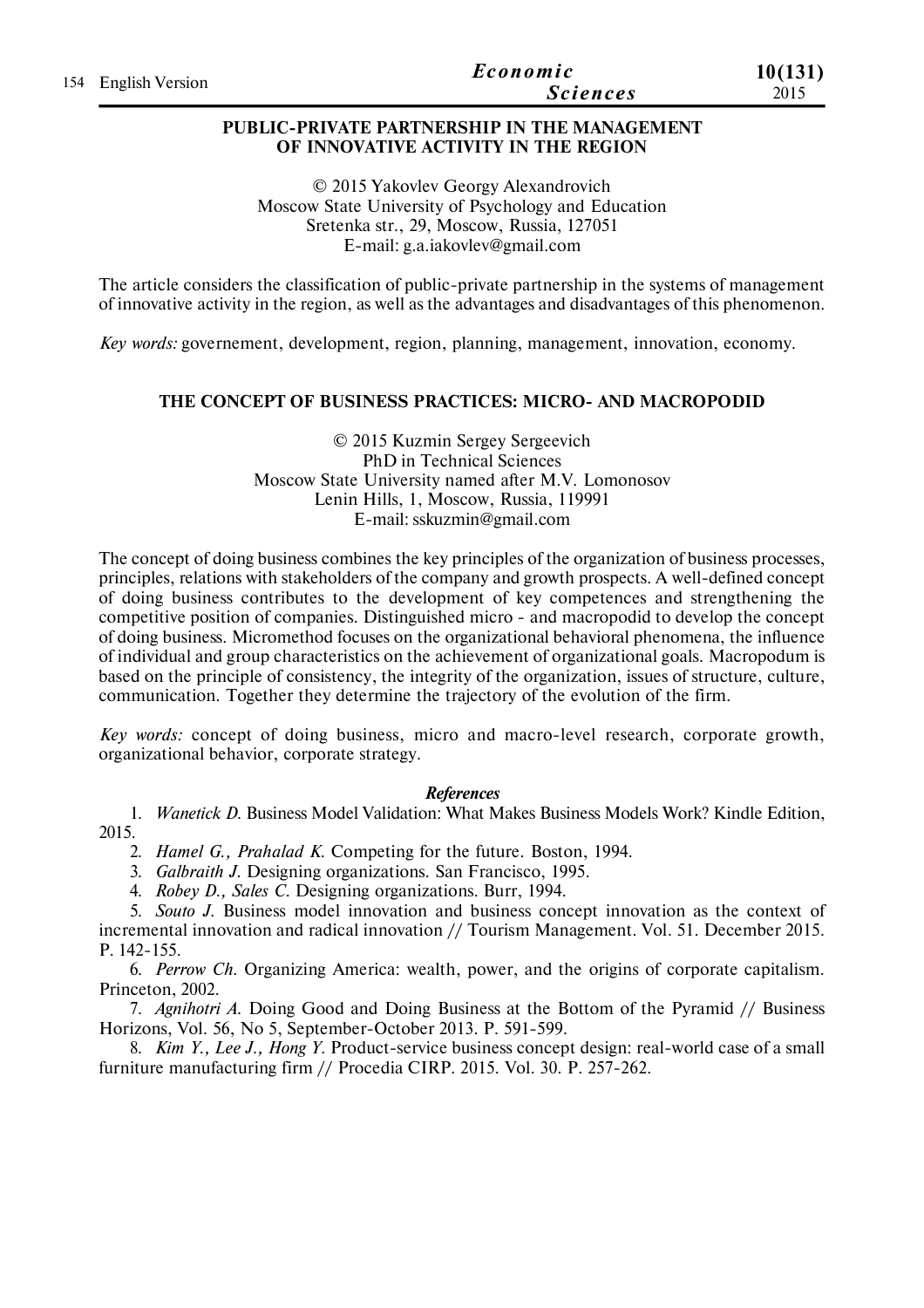| <b>English Version</b> | Economic        | 10(131)<br>155 |
|------------------------|-----------------|----------------|
|                        | <b>Sciences</b> | 2015           |
|                        |                 |                |

## **MACROECONOMIC PROBLEM OF MODERN RUSSIA**

© 2015 Ognivtsev Sergey Borisovich Doctor of Economics, Professor Chief Scientific Office All-Russian Institute of Agrarian Problems and Informatics named after A.A. Nikonov B. Haritonevskii l., 21/6, Moscow, Russia, 105064 E-mail: tzeldner@gmail.com

The Russian macroeconomic problems in the ongoing crisis are under consideration in this article. The genesis and the causes of the crisis are described. The mistakes of the monetary and currency policy have been revealed. The article reveals mistakes in the monetary and currency policy and proposes the mandatory sale of the foreign currency earnings in order to strengthen the rouble and to fix the rouble exchange rate. The article investigates the impact of the sanctions and the counter-sanctions on the economy and proves the insignificance of such impact.

*Key words:* macroeconomics, crisis, monetary policy, exchange rate, inflation, gross domestic product (GDP), sanctions.

The Russian macroeconomic problems in the ongoing crisis are under consideration in this article. The crisis began in 2012-2013 and developed in the context of sanctions and falling oil prices. The mistakes of the Central Bank and the government economic block in the monetary and currency policies have resulted in strengthening the crisis greatly, which is still only growing.

The main mistake is the policy of the artificially low exchange rate of the ruble. The article shows that the undervalued ruble exchange rate brings the economy more damages than benefits. The strengthening of the ruble and exchange rate of the ruble using the mandatory sale of the foreign currency earning will reduce inflation and give the opportunity to invest in the production. The fixing of the exchange rate of the ruble will allow to expand the money supply by buying investment and mortgage-backed securities. The growth of  $\text{M}_{2}$ , at least to the level of GDP, will reduce the interest rates and stimulate economic growth to  $5-\overline{6}$  % per annum.

To solve the problems of the inflation we suggest: definitely to cease the growing of the prices and the tariffs of state-owned companies; to replace this to direct investment in equity capital of these companies; to avoid the state regulation measures that stimulate the inflation (for example, the compensation of a part of the interest). The article investigates the impact of the sanctions and the counter-sanctions on the economy. In the conclusion the insignificance of its influence has been proved.

## **ECONOMIC PROFILE AND ISSUES OF STRATEGIC DEVELOPMENT OF HIGH-TECH SECTOR OF THE RUSSIAN FEDERATION**

© 2015 Belov Sergey Alexandrovich General Director JSC "Russian Institute of Radionavigation and Time" Rastrelli square, 2, Saint-Petersburg, Russia, 191124 E-mail: office@rirt.ru

As part of the demonstrated promising, the investment attractiveness of the global high-tech sector of industrial and economic profile of the STI is formed and the problems of long-term timedevelopment of the Russian segment. Identified preconditions and potential ways of improving the scientific and methodological basis of the strategic planning, high-tech enterprises.

*Key words:* industry, hi-tech.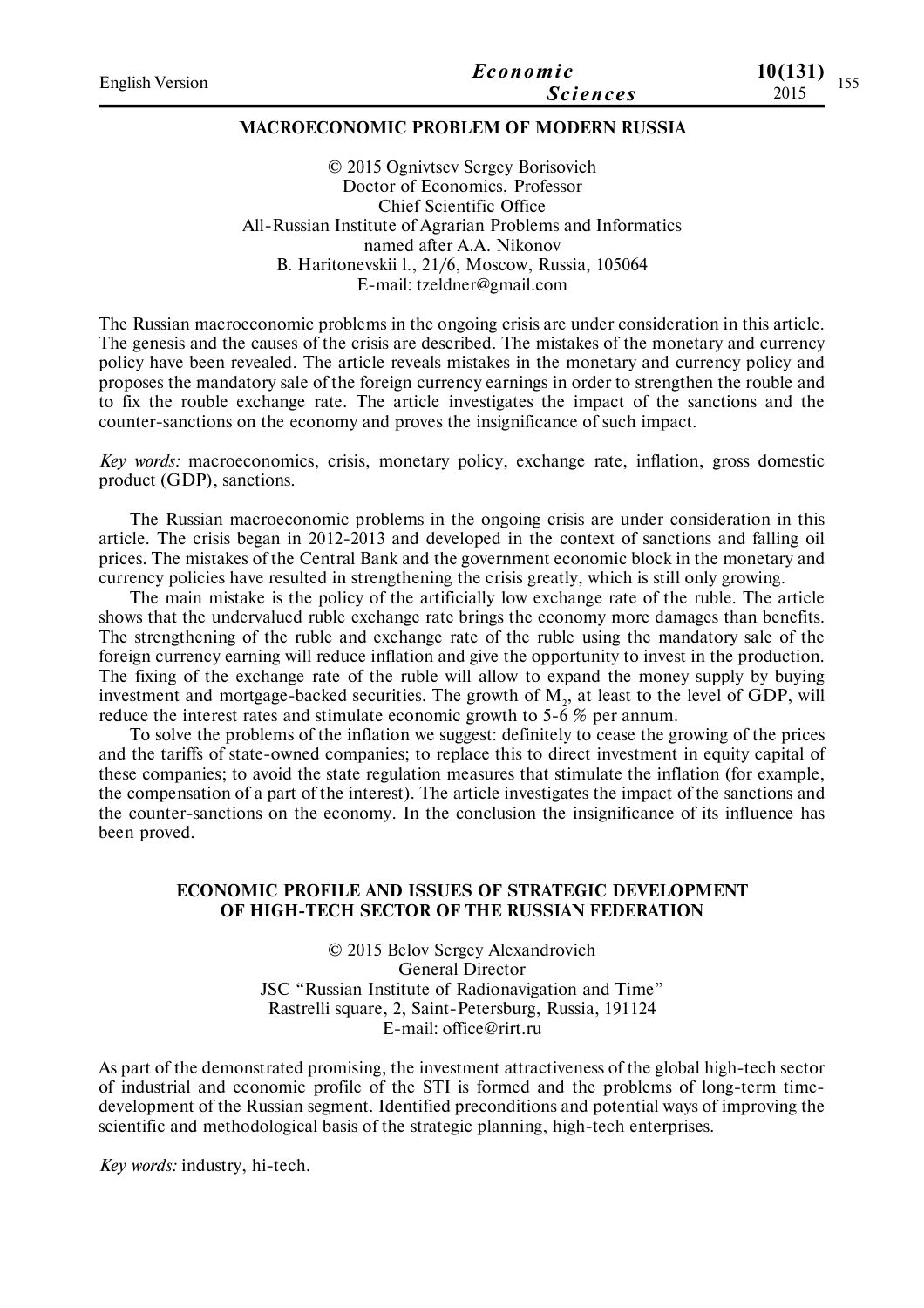|                     | Economic        | 10(131) |
|---------------------|-----------------|---------|
| 156 English Version | <i>Sciences</i> | 2015    |

### **IMPROVING THE EFFICIENCY OF USE OF LABOR RESOURCES ON THE BASIS OF MODERNIZATION OF PRODUCTION**

© 2015 Konorev Alexander Mikhailovich Kursk State University Radishcheva str., 33, Kursk, Russia, 305000 E-mail: konorev04@mail.ru

The article discusses the renewal of main production funds of an enterprise, as one of the important conditions of increase of efficiency of use of labor resources. The technique of determining the need and extent of the updates fixed assets of the company in connection with the inefficient use of labor resources.

*Key words:* labor resources, formation, use, efficiency, estimate, model, fixed assets.

#### *References*

1. *Konorev A.M., Ilyin A.E., Savin D.A.* Bezrabotica sel'skogo naselenija: sostojanie i puti snizhenija [Unemployment of the rural population: the state and ways to reduce] // Vestnik Kurskojj GSKHA. 2012. No. 3. P. 47-49.

2. *Konorev A.M.* Problemy formirovanija chelovecheskogo kapitala v agrarnom sektore (na primere Kurskojj oblasti) [Problems of human capital formation in the agricultural sector (on example of Kursk region)] // Problemy sovremennojj ehkonomiki. 2014. No. 2. P. 410-412.

3. *Konorev A.M.* Povyshenie ehffektivnosti ispol'zovanija trudovykh resursov v sel'skom khozjajjstve na osnove material'nogo stimulirovanija truda [Improving the efficiency of use of labour resources in agriculture on the basis of financial stimulation] // Vestnik Kurskojj GSKHA. 2014. No. 4. P. 32- 34.

4. *Konorev A.M., Ilyin A.E.* Trudovojj potencial agrarnogo sektora Kurskojj oblasti [Labour potential of agrarian sector of the Kursk region] // Vestnik Kurskojj GSKHA. 2013. Vol. 5. P. 10-12.

5. *Shiryaeva N.V. O*bosnovanie neobkhodimosti obnovlenija osnovnykh sredstv, kak ehlement upravlenija osnovnym kapitalom [The substantiation of necessity of updating of fixed assets, as a control core capital] // Aktual'nye voprosy teorii i praktiki finansov, ucheta i nalogooblozhenija, materially Mezhdunarodnojj nauchno-prakticheskojj konferencii: ANO sodejjstvie razvitiju sovremennojj otechestvennojj nauki. Izdatel'skijj dom "Nauchnoe obozrenie". Moscow, 2013. P. 153-164.

6. *Konorev A.M.* Ocenka ispol'zovanija trudovykh resursov agrarnogo sektora Kurskojj oblasti [Evaluation of the use of labor resources of the agrarian sector of the Kursk region] // Ehkonomika i predprinimatel'stvo. 2014. No. 9. P. 324-328.

7. *Savitskaya G.V.* Analiz khozjajjstvennojj dejatel'nosti predprijatijj APK [Analysis of economic activity of agricultural enterprises]: textbook. a manual. 6-e Izd., erased. Minsk, 2006.

8. URL : http://kurskstat.gks.ru.

### **DEMOCRATIZATION AND HUMANIZATION OF WORK**

© 2015 Il'in Alexey Eugenievich Doctor of Economics, Professor © 2015 Kassim Kabbus Derhim Ali Kursk State Agricultural Academy named after I.I. Ivanov K. Marks str., 70, Kursk, Russia, 305021 E-mail: ilyinae@rambler.ru

An important aspect of the assessment of the social-labor relations is the study of democratization and humanization of work. In this regard, the article analyzed in detail, as indicators of the level of democratization of work. Detailed analysis of labour disputes confirmed the increase in the level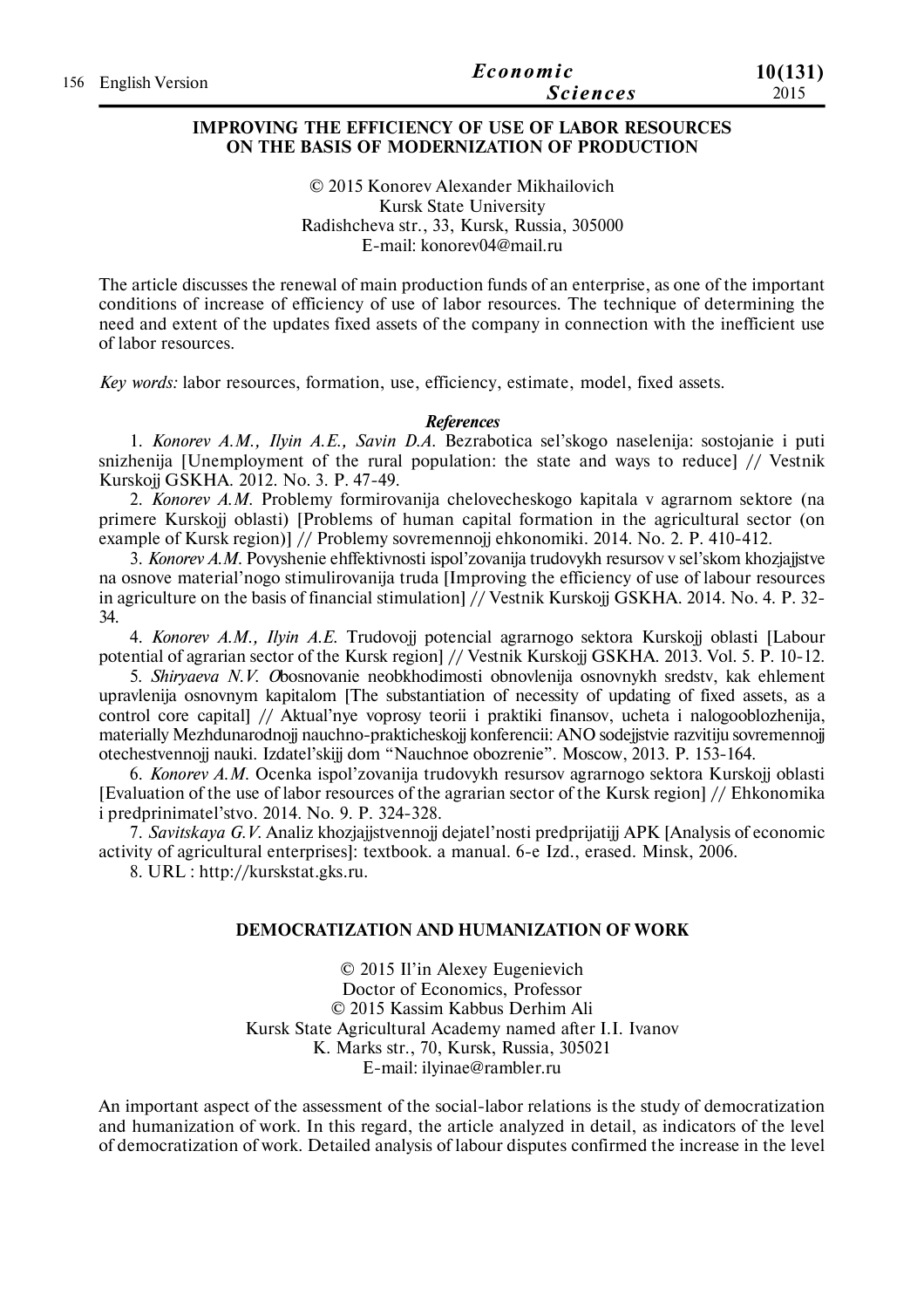| <b>English Version</b> | Economic        | 10(131)<br>$\sim$ $ -$ |
|------------------------|-----------------|------------------------|
|                        | <b>Sciences</b> | 2015                   |

of democratization of work. It should be noted the high level of satisfied claims of employees for labor disputes. The article points out the leading role in ensuring a high level of democratization of labor relations, Federal service on labour and employment. Conducted in the article the analysis of the level of humanization of labour has established that labour mobility and availability in the labour market of a sufficient number of vacancies to allow employees to find a job with conditions which satisfy their requirements. Methodological approach to the analysis of democratization and gumnishchi of labor, discussed in the article, provides a detailed review of uroan development of social and labor relations.

*Key words:* working conditions, safety, demokratizatsia of labor, humanization of labour, labour disputes, strikes, layoffs.

## **THE ORGANIZATIONAL AND ECONOMIC MECHANISM SUSTAINABLE DEVELOPMENT OF THE URBAN AGGLOMERATION ENGINEERING INFRASTRUCTURE**

© 2015 Kozhevnikova Marina Vladimirovna Saint-Petersburg State University of Architecture and Civil Engineering 2 Krasnoarmeiskaya str., 4, Saint-Petersburg, Russia, 190005 E-mail: Kozhevnikova.mv@gmail.com

In this article the author proposes and describes the organizational and economic mechanism for sustainable development of the urban agglomeration engineering infrastructure in the interaction developers and government in form of public-private partnership based on concession. This mechanism involves compensation 95% of construction cost by giving tax breaks, and 5% - by to get profit from the eminent domain communal tariffs for use of established infrastructure for the developer.

*Key words:* public-private partnerships, engineering infrastructure, government regulation, government program, national economic development, urban agglomeration, the organizational and economic mechanism.

## **THE MECHANISM OF TECHNOLOGICAL INNOVATION IN CONSTRUCTION**

© 2015 Alexeev Andrey Alexeevich Doctor of Economics, Professor St. Petersburg State University of Economics Sadovaya str., 21, St. Petersburg, Russia, 191023 E-mail: idc@unecon.ru

The article describes the experience of the author's expertise in technological innovation of the construction industry. The main problems of implementation in construction projects. A mechanism to overcome problems: an innovative system that provides the integration of technological innovations in investment and construction projects.

*Key words:* construction industry, innovation.

#### *References*

1. For the innovation of information resources management section in construction industry: analysis of the answers to a questionnaire and recommendation / Ohkouchi Masaoki [et al.] // Information Science & Technology Abstracts. November 1999. Vol. 42, issue 8. P. 651-661.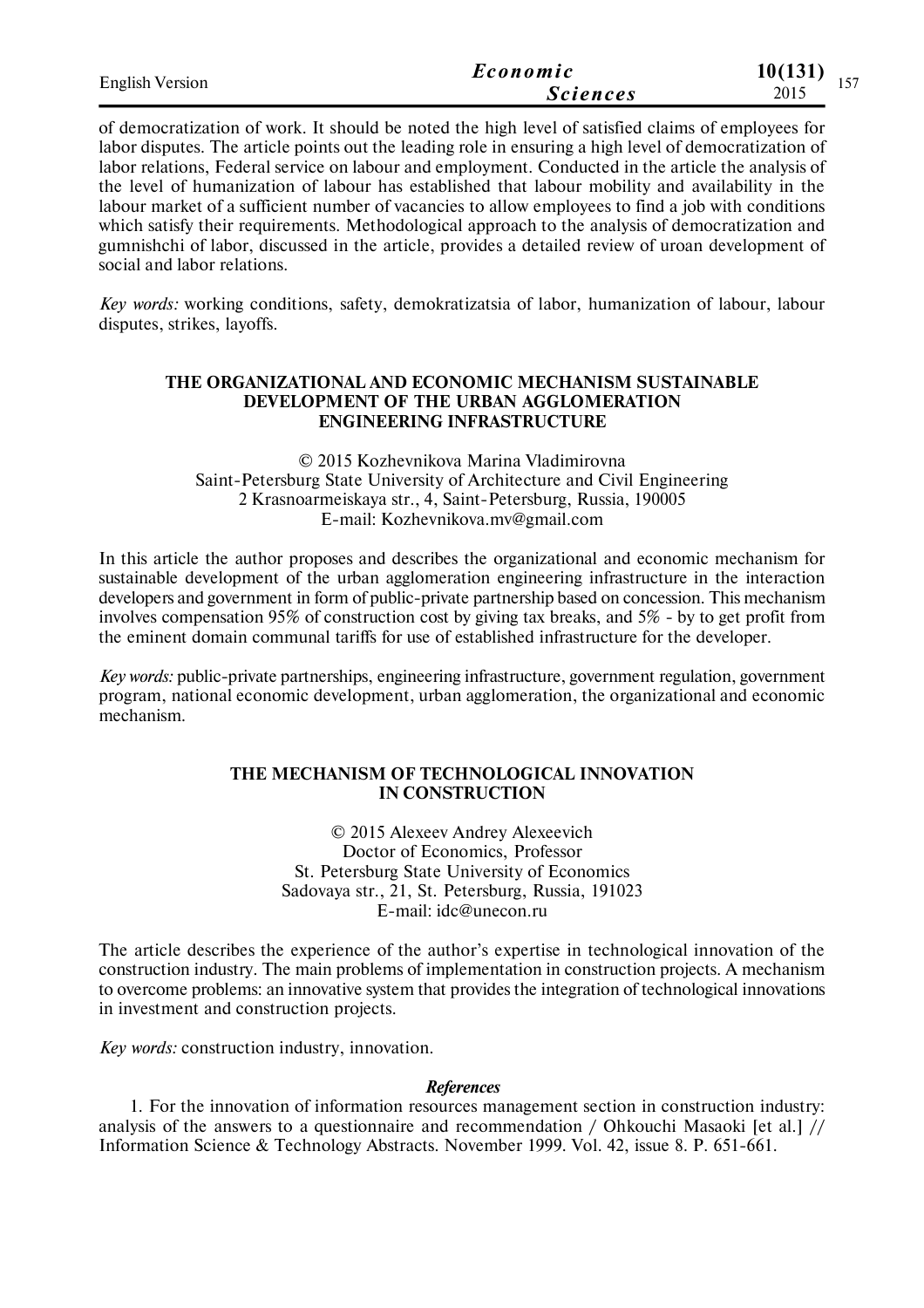|                     | Economic        | 10(131) |
|---------------------|-----------------|---------|
| 158 English Version | <b>Sciences</b> | 2015    |

2. *Kale S., Arditi D.* Innovation Diffusion Modeling in the Construction Industry // Journal of Construction Engineering & Management. Mar. 2010. Vol. 136, issue 3. P. 329-340.

3. *Hanus M.J., Harris A.T.* Nanotechnology innovations for the construction industry. Progress in Materials Science. Aug. 2013. Vol. 58, issue 7. P. 1056-1102.

4. *Ercan T.* Major Strategies on Building Production Innovation Influencing Competitive and Growth Strategies in Construction Companies // Gazi University Journal of Science. 2013. Vol. 26, issue 3. P. 419-425.

5. *Rankin J.H.; Luther R.* The innovation process: adoption of information and communication technology for the construction industry // Canadian Journal of Civil Engineering. Dec. 2006. Vol. 33, issue 12. P. 1538-1546.

6. *Manley K., Mcfallan S.* Exploring the drivers of firm level innovation in the construction industry // Construction Management & Economics. Sep. 2006. Vol. 24, issue 9. P. 911-920.

7. *Bass F.M., Krishnan T.V., Jain D.* Why the Bass Model Fits Without Decision Variables // Marketing Science. 1994. 13 (Summer). Р. 204-223.

8. *Abernathy W.J., Utterback J.M.* A Dynamic Model of Process and Product Innovation // Omega, The Int. J of Mgmt Sci. 1975. Vol. 3, No. 6.

9. *Fructuoso V., Veen van der.* Improving the understanding of innovation by using test techniques, Netherlands Statistics. Netherlands, The Hague/Heerlen, 2009.

### **DRIVERS OF SUSTAINABLE REGIONAL DEVELOPMENT, IMPORT SUBSTITUTION AND FOOD SECURITY**

© 2015 Goncharov Alexander Vladimirovich

Russian Academy of National Economy

and Public Administration under the President of the Russian Federation

Vernadskogo prospect, 82, b. 1, Moscow, Russia, 119571

E-mail: ecsn@sciex.ru

The article examines the sustainable development of a region in the context of import and food security. The concept of drivers of sustainable development is formulated, an approach to ensuring food security in Russia is described, the level of food self-sufficiency is estimated, security risks and threats for the agricultural sector of the Russian economy are determined, consequences of the invention of sanctions influencing on the agriculture and Russian food market are analyzed. The conclusion is that "the effect of the sanctions" will contribute the sustainable development of this type in the case of being adequately integrated into the strategy of socio-economic development of a region, based on competitive advantages of the regional economy and well-chosen drivers of sustainable development. The state experience of public-pivate partnership in Russian agriculture is analyzed. Proposals for improving of innovativeness of the agroindustrial complex are formulated.

*Key words:* sustainable development, driver, import substitution, food security, food sovereignty, agro-industrial complex, risk, threat, sanctions, public-private partnerships, innovation, Leningrad region.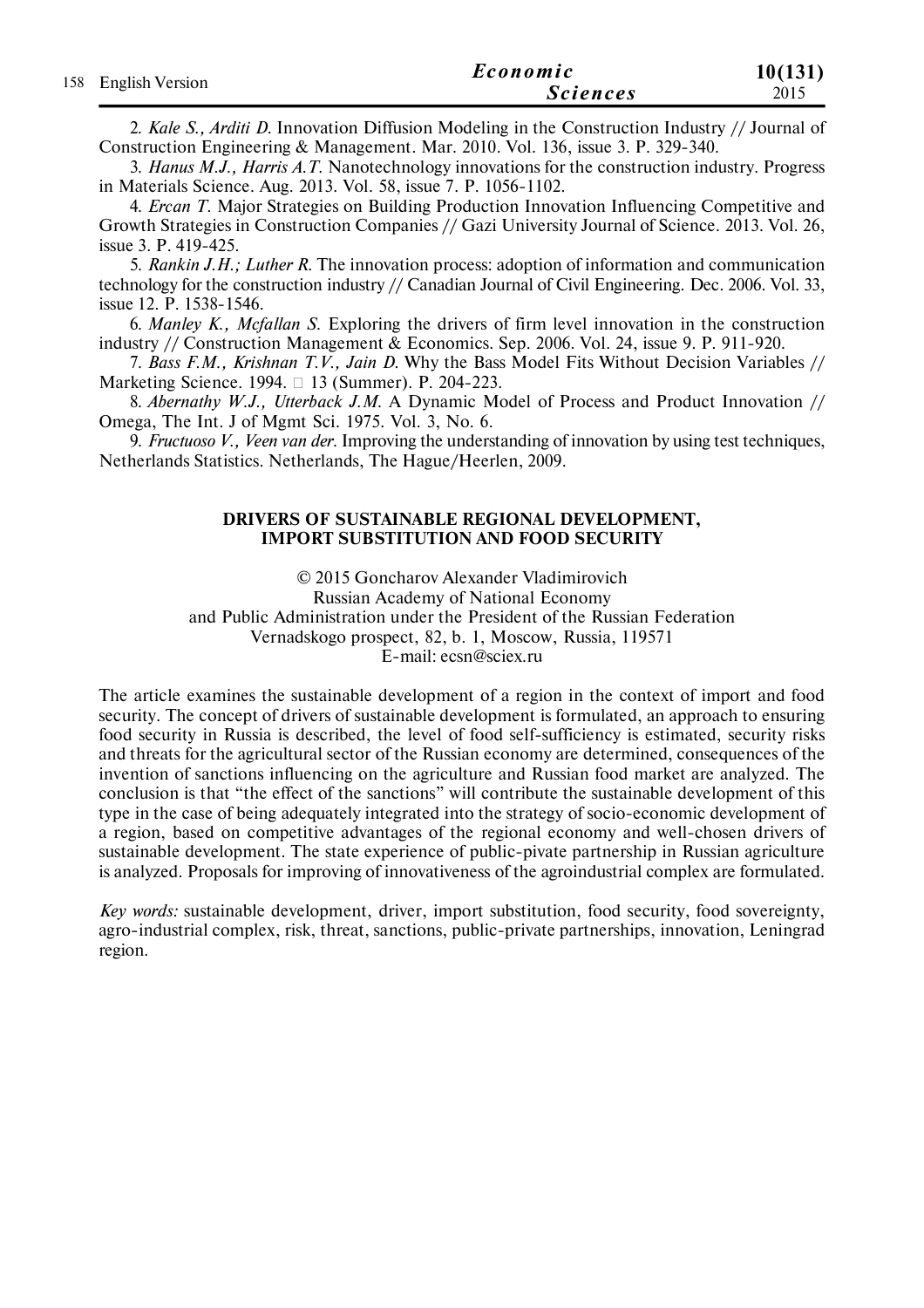| <b>English Version</b> | Economic        | 10(131)<br>150 |
|------------------------|-----------------|----------------|
|                        | <i>Sciences</i> | 2015           |

## **THE TWO-LEVEL LOGISTICS SYSTEM CONSUMER MARKET IN THE REGION AS A RELEVANT MODEL OF LOGISTICS DEVELOPMENT OF LOCAL MARKETS: PRO ET CONTRA**

© 2015 Mikhailyuk Mikhail Vladimirovich PhD in Economics Rostov State University of Railway Transport Rostov Infantry Regiment People's Militia square, 2, Rostov-on-Don, Russia, 344038 E-mail: mihailuk.m@gmail.com

The author considers the problematic aspects of the transformation of the local logistics market segment, in which the driver of the transformation currently serves modern regional expansion of retail chains that form the demand for quality warehousing services. We consider two basic models of logistics outsourcing: cooperation with the federal regional operators and logistics companies as less relevant total expansion of the latter on the periphery. Analyzes the complexity of the twolevel logistic system tovarosnabzheniya consumer market of the region, especially empirically fixed imbalance in demand in the periphery of the ordinary and limited demand in the local premium logistics, as well as a higher level of profitability of transport logistics.

*Key words:* regional logistics operators, federal logistics operators, retail chains, ordinary logistics, premium logistics, commodity distribution chain.

The author considers the problematic aspects of the transformation of the local logistics market segment, in which the driver of the transformation currently serves modern regional expansion of retail chains that form the demand for quality warehousing services.

Empirical generalization features of logistics development of regional markets, the specifics of the demand for logistics services on the part of retailers, whose share in the total volume of this figure reaches 70 %, allowed the author to identify two main models of logistics outsourcing: cooperation of regional operators with the federal logistics companies, and as less relevant total expansion of the latter on the periphery.

The article analyzes in detail the complexity of the two-level logistic system consumer market of the region, especially empirically fixed imbalance in demand in the periphery of the ordinary and limited demand in the local premium logistics, as well as a higher level of profitability of transport logistics.

The author shows that the current and future transformation of the regional logistics outsourcing, its adaptation to the qualitative requirements of the network aspect of retail and supply chain formed by them is not trivial. scenic direction respect the process is extremely difficult in general terms, as determined by the real possibility of a qualitative transformation of regional providers, the capacity of the segment that is ready for this kind of change and risk, but probably no alternative to cooperation with the federal logistics companies.

#### *References*

1. URL : http://logist.ru/sites/default/files/users/user2/files/osnovnoy\_doklad\_na\_ konferencii\_po\_logistike.pdf.

2. URL : http://logist.ru/sites/default/files/users/user2/files/osnovnoy\_doklad\_na\_ konferencii\_po\_logistike.pdf.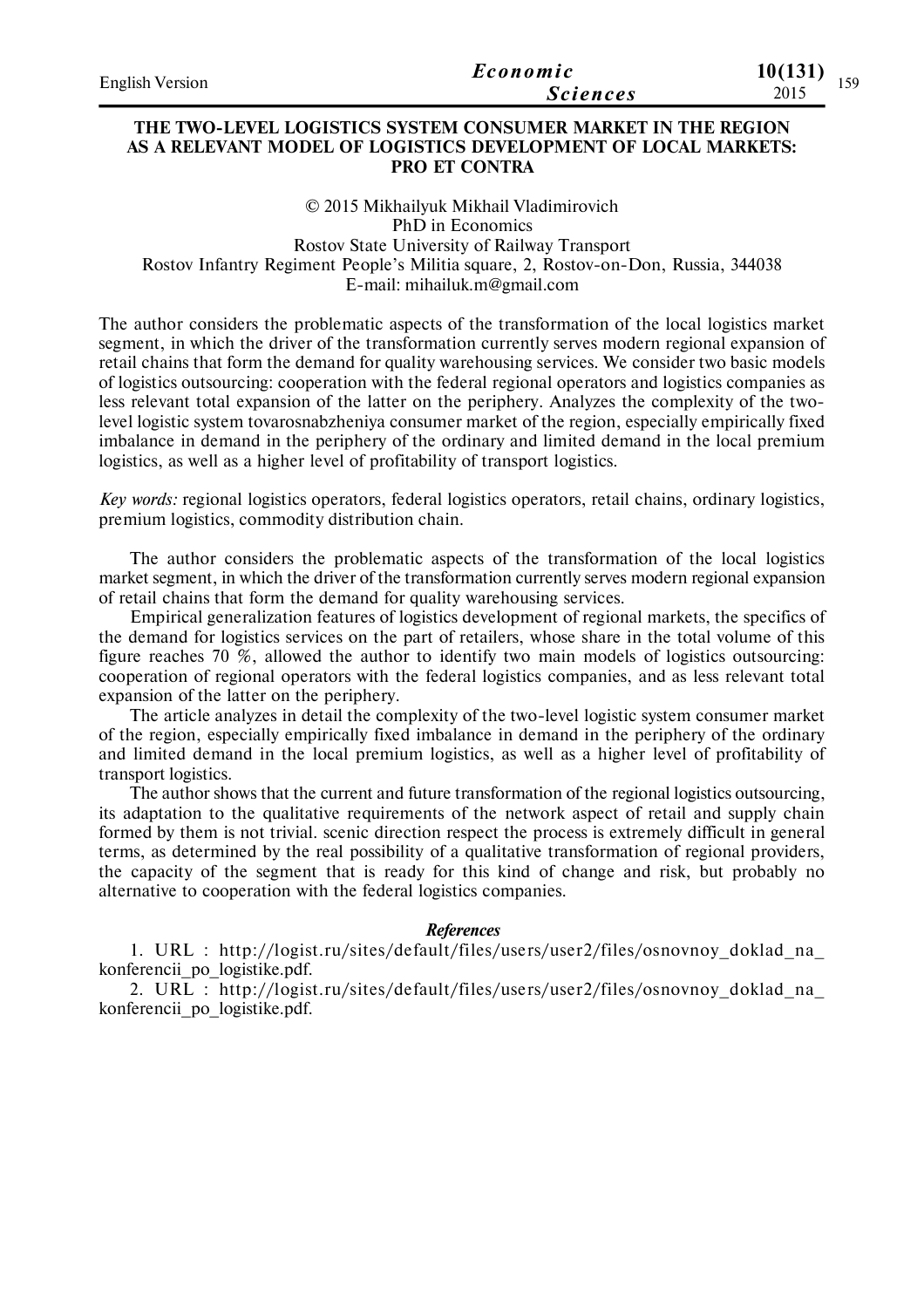|                     | Economic        | 10(131) |
|---------------------|-----------------|---------|
| 160 English Version | <b>Sciences</b> | 2015    |

#### **THEORETICAL ASPECTS OF COMPETITIVE ACTIVITY OF ORGANIZATIONS\***

© 2015 Nikolaev Dmitry Valentinovich PhD in Economics © 2015 Stetsyuk Victor Viсtorovich PhD in Economics © 2015 Sazonov Victor Viсtorovich © 2015 Ivanyuk Roman Vladimirovich Far Eastern Federal University Sukhanova str., 8, Vladivostok, Primorsky krai, Russia, 690091 E-mail: z1415@ya.ru

An attempt was made to clarify the content of the phenomenon of competitive activity of organizations with the theory of ecology and Economics. The main stages of generation of competitive activity of organizations, as well as modeled the generation process taking into account economic expectations. On the basis of theoretical provisions developed recommendations for overcoming competitive inertia in the Russian economy.

*Key words:* competitive activity, inactivity, waiting, distortion of incentives.

#### *References*

1. Competition and Innovation: an Inverted-U Relationship / P. Aghion [et al] // The Quarterly Journal of Economics. May 2005. P. 701-728.

2. *Baumol W.J.* On the Theory of Oligopoly // Economica. Aug. 1958. Vol. 25. No. 99. P. 187-198.

3. *Bikker J., Shaffer S., Spierdijk L.* Assessing Competition with the Panzar-Rosse Model: The Role of Scale, Costs, and Equilibrium. // DNB Working Paper. October 2009. No 225.

4. *Boone J., Griffith R., Harrison R.* Measuring competition // AIM Research Working Paper Series. August 13. 2005.

5. *Boone J., Ours J. van, Wiel H. van der.* How (not) to measure competition // CPB Discussion Paper. Dec. 2007. No 91. P. 3-49.

6. *Lerner A.P.* The Concept of Monopoly and Measurement of Monopoly Power // The Review of Economic Studies. June 1934. Vol. 1, No 3. P. 157-175.

7. *Marris R.* The Economic Theory of Managerial Capitalism. London, 1964.

8. *Marris R.A.* Model of the "Managerial" Enterprise  $\hat{I}$  The Quarterly Journal of Economics. 1963. □ 77 (2). P. 185-209.

9. *Marshall A.* Principles of Economics. London, 1890.

10. *Marshall A., Marshall M.P.* The Economics of Industry. London, 1879.

11. *Palokangas T.* Competition and product cycles with non-diversifiable risk // Journal of Economics. 2008. Vol. 94, No 1. P. 1-30.

\* Publication prepared within the framework supported by RGNF (Russian humanitarian scientific Foundation) research project No.  $15-32-012\overline{73}$ .

#### **ENGINEERING SERVICES PRICE FORMATION APPROACH BASED ON MARGINAL PROFIT CONCEPT**

© 2015 Brom Alla Efimovna Doctor of Technical Sciences, Professor © 2015 Popova Margarita Vasilievna Moscow State Technical University named after N.E. Bauman 2 Baumanskaya str., 5, b. 1, Moscow, Russia, 105005 E-mail: mar-go-go@mail.ru

The article is devoted to the definition of the price of the engineering services based on marginal profit concept. Biphasic approach is suggested. At first engineering market is segmented by the type of services and market structure. Then the price, that covers both variable and fixed costs, for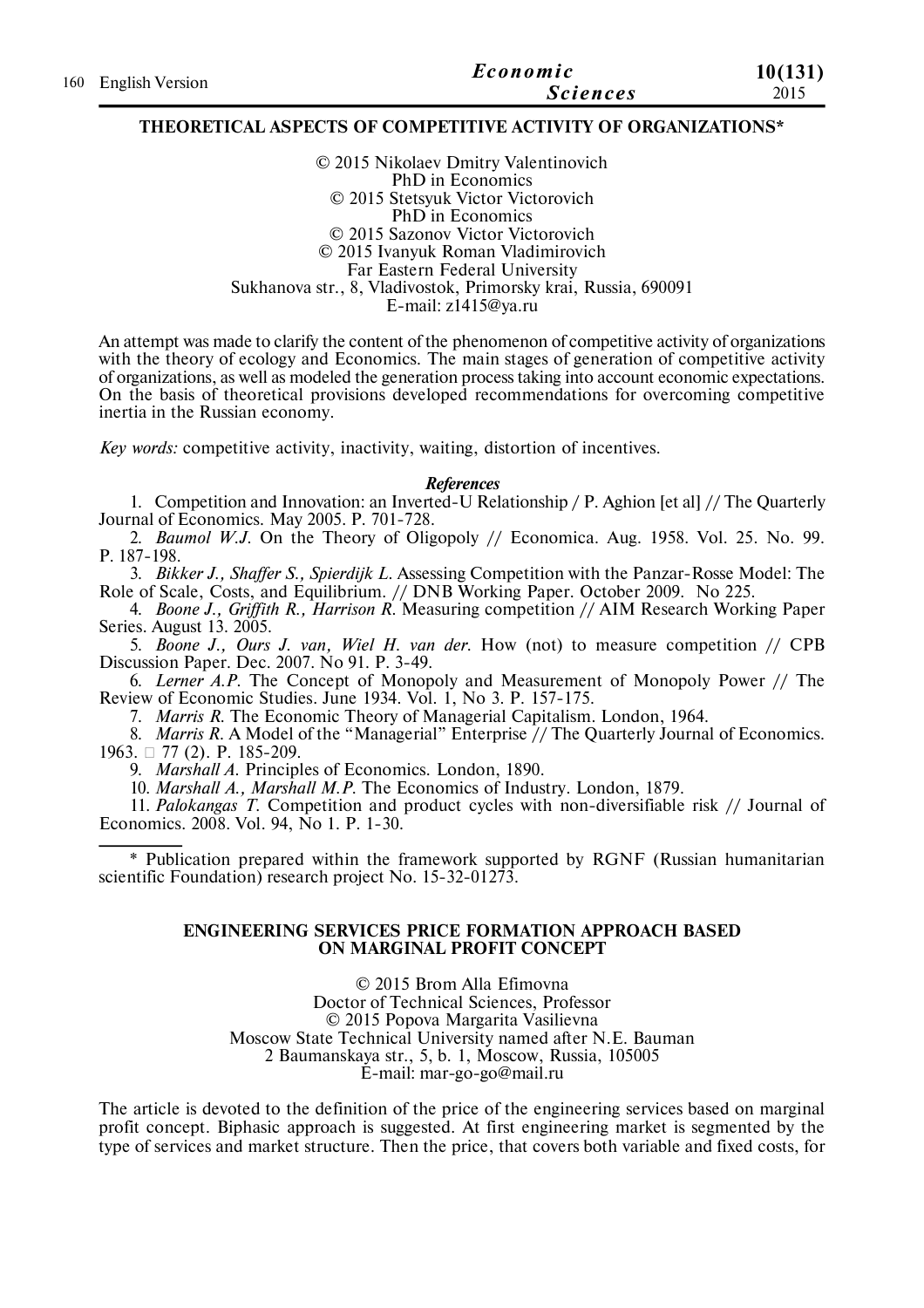| <b>English Version</b> | Economic        | 10(131) |     |
|------------------------|-----------------|---------|-----|
|                        | <i>Sciences</i> | 2015    | 161 |

each segment is calculated. The structure of typical costs of the engineering project is analysed, variable and fixed costs are allocated. The algorithm for calculating the price of engineering services in the conditions of the monopolistic competition is developed and described.

*Key words:* engineering company, consulting engineering, contract price, price formation, marginal profit.

#### *References*

1. *Bocharov V.V.* Finansovyj inzhiniring [Financial engineering]. St. Petersburg, 2009.

2. *Home J.C. van, Wachowicz J.M. Jr.* Fundamentals of Financial Management. 12th Ed. London, Pearson Education Limited, 2005. (Russ. ed.: *Vanhorn D., Vahovich ml., Dz. M.* Osnovy finansovogo menedzhmenta. Moscow, 2008.)

3. *Malahov V.I.* Actual problems of pricing in Russian EPC/M contracts // Korporativnyj menedzhment [Corporate management]. URL : http://www.cfin.ru/management/practice/epcm\_price.shtml.

4. *Osika L.* Modern engineering: definition and subject // Professional'nyj zhurnal [Professional Journal]. 2010. No. 4. P. 11-21 (in Russ).

5. *Rapoport B.M.* Inzhiniring i modelirovanie biznesa [Engineering and business modeling]. Moscow, 2001.

6. *Tirole J.* The Theory of Industrial Organization. Cambridge, 1988. (Russ. ed.: Tirol' Zh. Rynki i rynochnaja vlast'. St. Petersburg, 2000.)

7. Economic Commission for Europe of the UN. URL : https://www.un.org/ru/ecosoc/unece.

8. Rating results "Leaders of modernization and engineering in Russia 2013, 2014, 2015". URL : http://www.up-pro.ru/specprojects/rating-engineering.

### **A STUDY ON THE USE OF PROBABILITY THEORY FOR MAKING DECISIONS IN THE FIELD OF LEGAL SERVICES UNDER UNCERTAINTY**

© 2015 Badukov Vladimir Fedorovich Doctor of Physico-Mathematical Sciences, Professor © 2015 Russu Yaroslav Sergeevich Khabarovsk State Academy of Economics and Law Pacific str., 134, Khabarovsk, Russia, 680042 E-mail: yaroslav.russu@mail.ru

Explores practical examples of possible use of matrix games in the provision of legal services, the conduct of legal business. An example of practical application of mathematical methods in the social Sciences that shows the relevance of the research produced, its practical significance. The possibility of applying the criteria of Wald, Hurwitz, Savinja, Markowitz.

*Key words:* risk management, theory of games, legal services, mathematical methods in the social and economic sciences.

*References* 1. *Markowitz H.M.* Portdolio selection // Jornal of Finance. 1952. Vоl. 7, 1.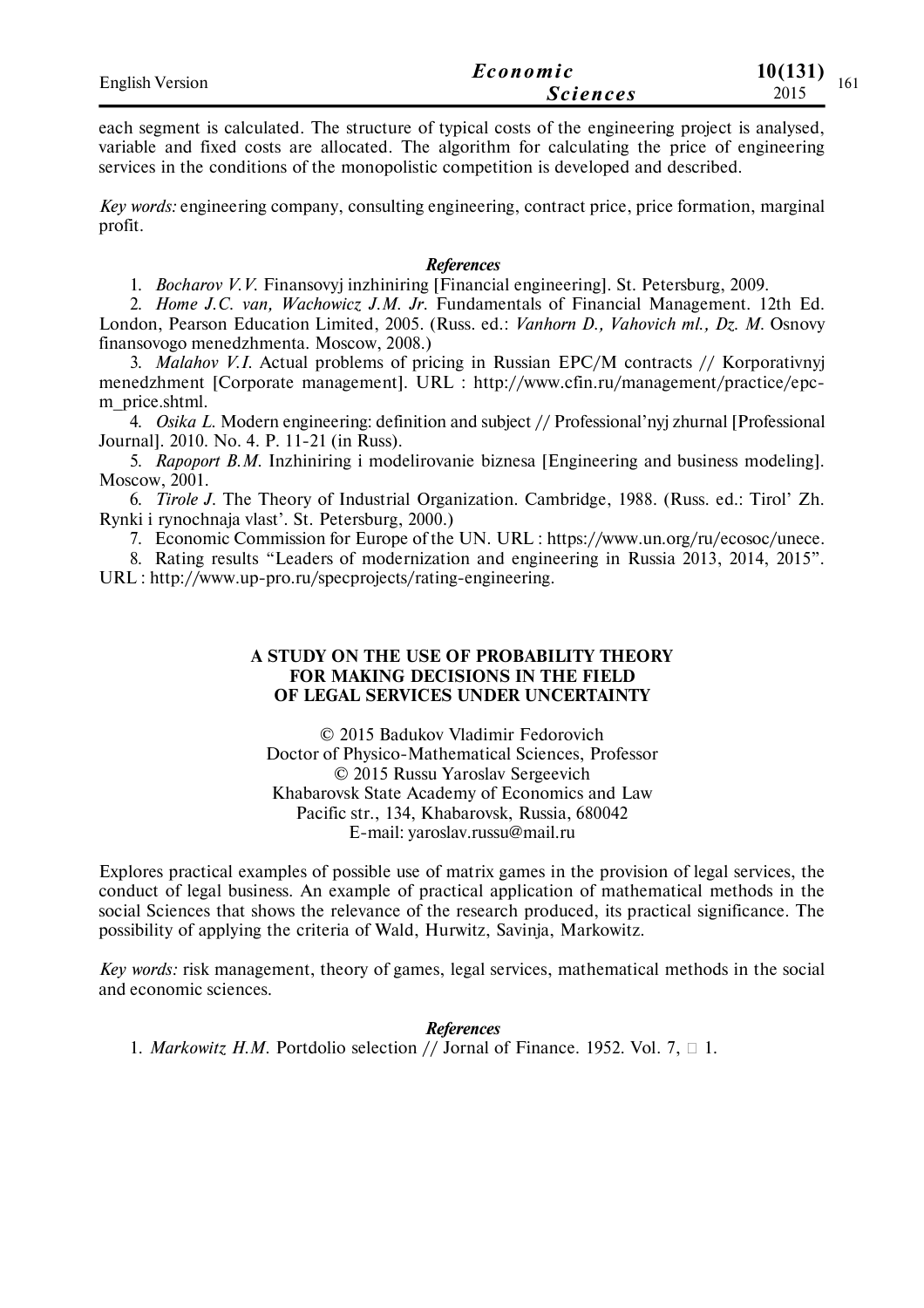| 162 English Version | Economic        | 10(131) |
|---------------------|-----------------|---------|
|                     | <i>Sciences</i> | 2015    |

## **PROBLEMS AND CONTRADICTIONS OF INNOVATIVE DEVELOPMENT OF HIGH SCHOOL**

© 2015 Efimov Denis Igorevich Moscow State University of Psychology and Education Sretenka str., 29, Moscow, Russia, 127051 E-mail: efdenis@list.ru

The article considers the main problems faced by the University in the implementation of innovative methods and approaches, as well as the contradictions that arise when this changes.

*Key words:* innovation, economy, science, problem, contradictions, management, education, development.

# **FINANCE, MONEY CIRCULATION AND CREDIT**

## **DEVELOPMENT OF REGULATION AND SUPERVISION IN THE GLOBAL INSURANCE MARKET IN THE CONDITIONS OF GLOBALIZATION: FOREIGN AND RUSSIAN EXPERIENCE**

© 2015 Zhegalova Elena Valerievna PhD in Economics, Associate Professor Samara State University of Economics Soviet Army str., 141, Samara, Russia, 443090 E-mail: Zhegalova@rambler.ru

The article deals with topical issues of formation and development of regulation and supervision in the global insurance market in the conditions of globalization, identified current priorities of functioning of the financial mega-regulator in the global insurance space.

*Key words:* regulation, supervision, control, global insurance market, globalization, integration, mega-regulator of the financial market.

#### *References*

1. *Arkhipov A.P.* Insurance: the textbook. Moscow, 2012.

2. *Hominich I.P., Parfenov L.B., Savvina O.V.* Insurance supervision in the context of the reform of global financial regulation - "Strategy of development of insurance business in Russia: first results, problems and prospects": Proceedings of the XVI International scientific-practical conference of YSU, Rosgosstrakh. Yaroslavl, 2015. Р. 19-20.

3. *Chernova G.V.* Insurance: economics, organization, management: a textbook for high schools in the 2 vol. / St. Petersburg. Moscow, 2010. P. 574-575.

4. The official website of the Central Bank of the Russian Federation. URL : htpp: // www.cbr.ru.

5. URL : htpp: //www.insur-info.ru.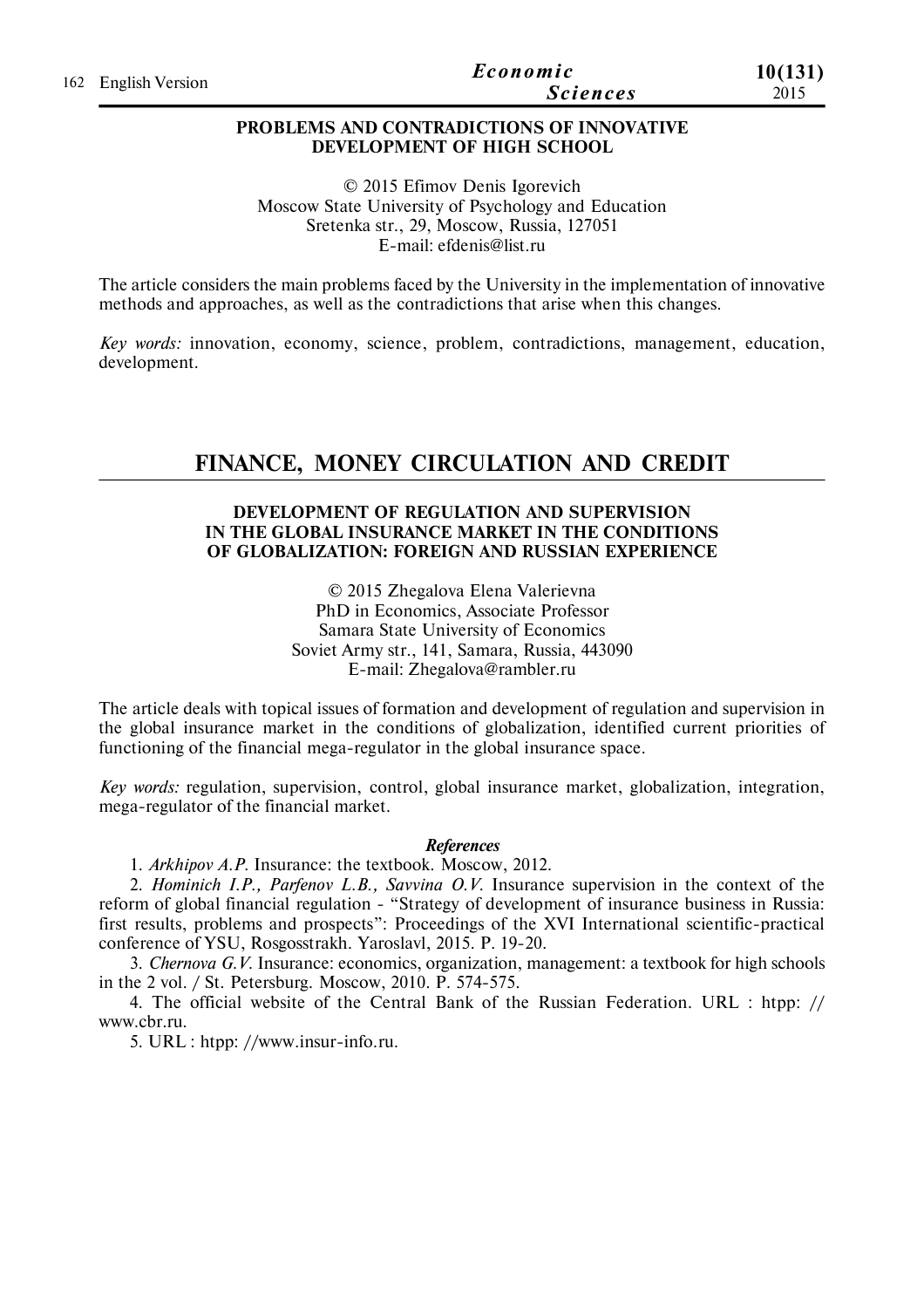| <b>English Version</b> | Economic        | 10(131)      |
|------------------------|-----------------|--------------|
|                        | <i>Sciences</i> | 103.<br>2015 |

## **PROBLEMS OF ANALYSIS OF FINANCIAL STABILITY AND SOLVENCY RESEARCH AND MANUFACTURING COMPANIES**

© 2015 Barsukova Maria Alexandrovna Siberian University of Consumer Cooperation Karla Marksa avenue, 26, Novosibirsk, Russia, 630087 E-mail: maria\_bars@mail.ru

The estimation of efficiency of activity of scientific -production companies. The economic essence of financial stability and solvency. Studies the factors influencing the solvency and financial stability of the organization Developed recommendations for strengthening financial stability.

*Key words:* financial stability, solvency, liquidity, efficiency, evaluation, performance evaluation, activity.

# **BOOK KEEPING, STATISTICS**

## **INTERNAL CONTROL IN THE MANAGEMENT OF THE ORGANIZATION**

© 2015 Kolesov Eugeniy Sergeevich PhD in Ecnomics Chief Accountant JSC "Surgutneftegas" Trust "Surgutneftespetsstroy" - Subdivision Nefteyuganskoe avenue, 5, Surgut, Tyumen region, Russia, 628415 E-mail: kolesov.evgeny@gmail.com

The article describes the main characteristics of the internal control system: elements, connections, target purposes, allowed to consider control as the function of management of organization.

*Key words:* organization, internal control, system, system elements, purposes.

## **INFORMATION EXCHANGE AS A SPHERE OF ACTIVITY AND THE FACTOR OF DEVELOPMENT TAX ADMINISTRATION**

© 2015 Yevstafyeva Alsu Husainovna PhD in Economics, Associate Professor Kazan State University of Architecture and Civil Engineering Green str., 1, Kazan, Republic of Tatarstan, Russia, 420043 E-mail: evalsu@yandex.ru

A modern tax administration can develop effective if the expansion of information exchange in tax sphere, including the international exchange of information. The author considers some directions of such work, established and operating at the present time new tax institutions and tax instruments. The author highlighted the role of information exchange within control of profit (income) controlled foreign companies. The importance of voluntary declaration of assets and accounts of the Russian Federation physical entities are emphasized.

*Key words:* tax administration, international cooperation, information exchange, control, controlled foreign companies.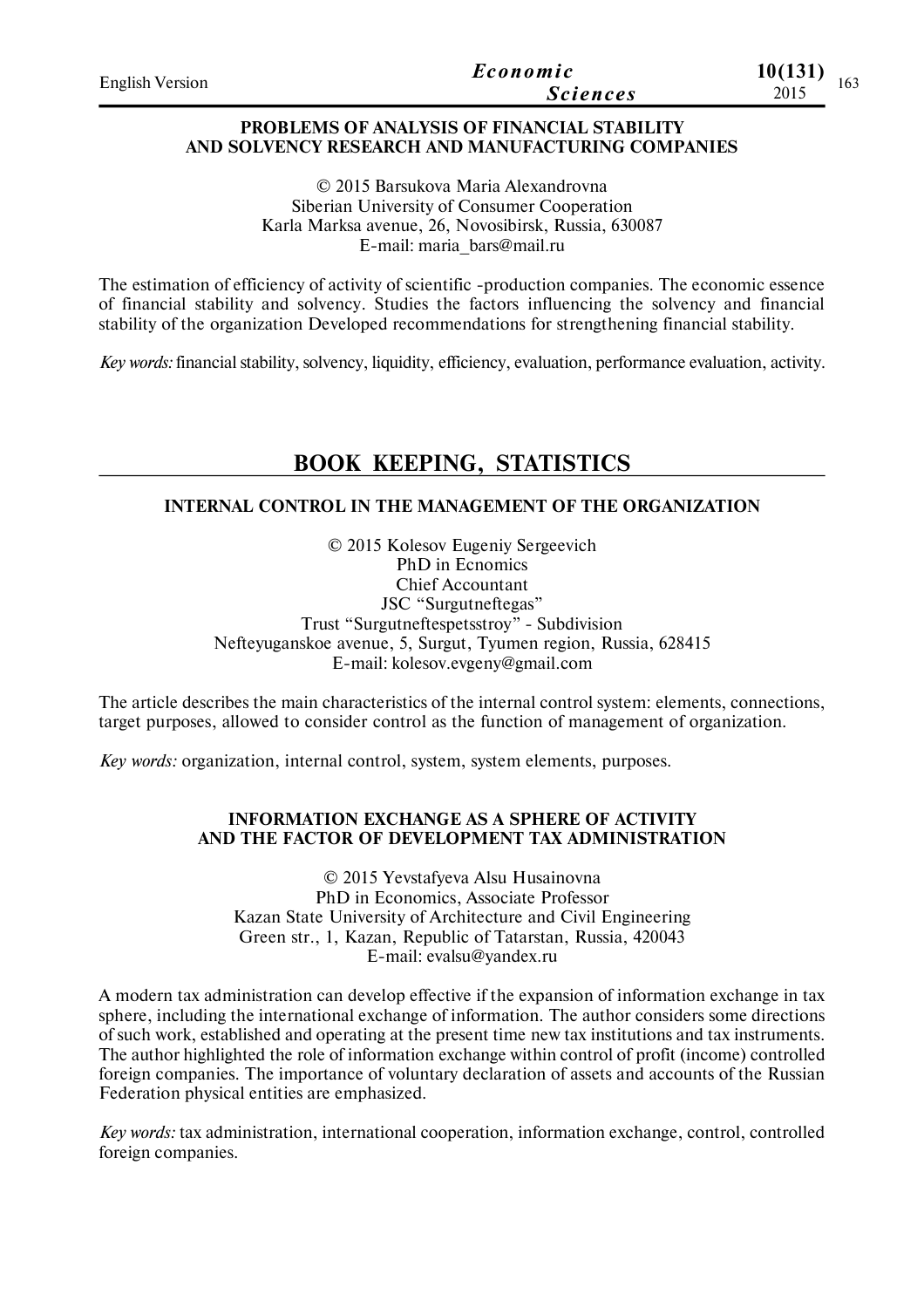# **WORLD ECONOMY**

#### **PROBLEMS AND PROSPECTS OF DEVELOPMENT OF INFRASTRUCTURE OF EEU**

© 2015 Starodubtseva Elena Borisovna Doctor of Economics, Professor Financial University under the Government of Russian Federation Leningradsky prospect, 49, Moscow, Russia, 125993 E-mail: evdokija59@mail.ru

Descriptions of some elements of single infrastructure, in particular, transport, financial, logistic, custom, are reflected in the article. Their development is shown in the national foreshortening, a comparison of such national development is made, a necessity comes to light for adjustment of legal frameworks for creation of single infrastructural space and drawn conclusion about directions of unitization of such approaches within the framework of single infrastructure.

*Key words:* infrastructure, ЕАЭС, transport, finances, logistic, customs infrastrukturе, payment system.

Development of integration association comes across mass of problems, the presence of single infrastructure comes forward one of that. Did not become an exception and again created ЕАЭС. From one side, present individual infrastructure, counted on providing of own market, both productive, foreign trade and financial, on the other hand, existent separate elements communities remaining as an inheritance from times of the USSR, but in a certain measure needing improvement and modernization. All of it requires an unitization and creation of new modern infrastructure within the framework of all her elements. It is a not simple and not rapid process that comes across the row of both subjective and objective problems the decision of that must be carried out in set by Agreement on creation of ЕАЭС terms. Exactly to these questions and this article is devoted. Basic problems are educed, such as a different going near adjusting, different degrees of development, national features, and financial possibilities. On the basis of the conducted analysis the basic ways of their overcoming were set, in particular smoothing of level of development of these elements, what creation of single modern, reflecting necessity of development of integration economy can happen on the basis of.

#### *References*

1. Analiz tamozhennoy infrastruktury i rynka okolotamozhennykh uslug stran Evraziyskogo ekonomicheskogo soyuza. Analiticheskiy obzor [Analysis of customs infrastructure and market okolotamozhennykh of services of the countries of the Eurasian economic union. State-of-the-art review]. Moscow, 2015.

2. EAES nameren otkazatsya ot dollara i evro [The EEU intends to refuse dollar and euro ]. URL : http://rossahar.ru/news/news\_8258.html.

3. EAES obyavil ob otkaze ot dollara i evro 02.12.2014 [The EEU declared refusal of dollar and euro 02.12.2014] // Pravda.Ru. URL : http://www.pravda.ru/news/economics/02-12-2014/ 1238134-eaes-0/#sthash.euwg8y1g.dpuf.

4. *Evstafyev D., Privalov K.* Evraziya: novyye gorizonty integratsii [Eurasia: new horizons of integration] : ekonomicheskiy ocherk. URL : http://ia-centr.ru/expert/20213.

5. Izvestiya: Dollar i evro mogut zapretit na territorii Evraziyskogo ekonomicheskogo soyuza [The dollar and euro can forbid in the territory of the Euroasian economic union ] 02.12.2014 // Pravda.Ru. URL : http://www.pravda.ru/news/economics/02-12-2014/1238236-Russia-0/ #sthash.X1oZRGTH.dpuf.

6. IA "Zakon.kz".

7. *Irishev B., Kovalev A.* Budushcheye EAES: Clozhnyy poisk ravnovesiya i rosta. Makroekonomicheskiy analiz startovoy situatsii v EAES [Future of EEU: Difficult search of balance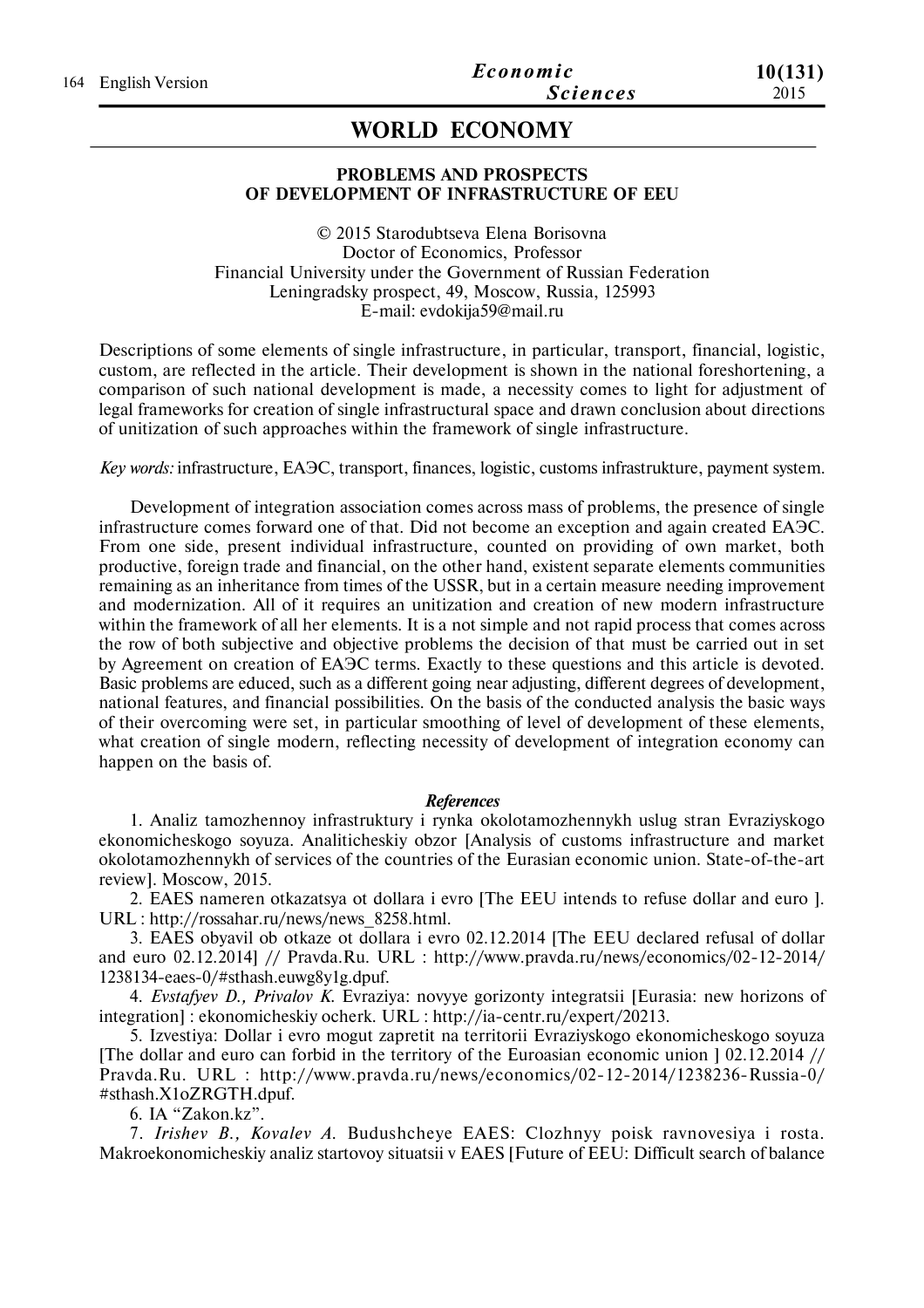| <b>English Version</b> | Economic        | 10(131)<br>$\sim$ |
|------------------------|-----------------|-------------------|
|                        | <i>Sciences</i> | 165<br>2015       |

and growth. The macroeconomic analysis of a starting situation in EEU ]. Parizh ; Minsk, avgustnoyabr 2014.

8. *Tabakh A.V., Podrugina A.V.* Nadnatsionalnoye megaregulirovaniye: zarubezhnyy opyt i perspektivy EAES [Supranational megaregulation: foreign experience and prospects of EEU ] // Vestnik Moskovskogo universiteta. ser. 6, Ekonomika. 2015.  $\Box$  4.

9. URL : www.bnews.kz.

10. URL : http://online.lexpro.ru/document/2007246.

11. URL : http://advis.ru/php/view\_news.php?id=5FEEFF13-FA18-1F47-9D36-1858C7C2B6A5.

### **THE EVOLUTION OF THE LEGISLATION AND FORMATION THE FINANCIAL AND BANKING SECTOR OF THE CHINESE REPUBLIC IN TAIWAN\***

© 2015 Troshchinskiy Pavel Vladimirovich PhD in Jurisprudence Institute of Far East of the Russian Academy of Sciences Nakhimovsky avenue, 32, Moscow, Russia, 117997 © 2015 Silvestrov Sergey Nikolaevich PhD in Economics, Professor, Honored Economist Financial University under the Government of Russian Federation Leningradsky avenue, 49, Moscow, Russia, 125993 © 2015 Zhu-cheng Zhao (趙竹成) Professor National Chengchi University (Taiwan)

116 MUCHA P.O.BOX 1-291 TAIPEI, TAIWAN E-mail: troshc@mail.ru, fm.fa@yandex.ru, jcjau@nccu.edu.tw

This article is devoted to the investigation of the legislation's development of the Chinese Republic in Taiwan and the initial stage of the formation its banking (financial) institutions. Notes the unique specificity of the legal system in Taiwan, adopted at different times acts of law-making. The financial and banking sector of the Chinese Republic began actively developing only after large-scale political and economic reforms were started. These changes led to the Taiwan's transformation from a poor backward region into one of the most powerful Asian financial center (such as Hong Kong and Singapore).

For a long time the island lived in a state of emergency (military) situation, preparing to repel the threat from the outside. This has had a huge influence over the legislation, the provisions of which had a pronounced declarative character. There was no possibility of practical realization of human rights and freedoms, including the investigated issues. Subsequently, Taiwan's economy began to develop at an accelerated pace due to the taken measures. The financial and banking sector has become one of the most developed and attractive for investors in the economic system of Chinese Republic. This investigation is based on the methods of comparative law, formal-logical methods, comparative-historical method and systematic approach.

*Key words:* Taiwan, legislation, legal system, China, financial law, banking law, economy, Kuomintang.

#### *References*

1. *Batchaev Je.O.* Jevoljucija institutov parlamentarizma na Tajvane [The evolution of the institutions of parliamentary democracy in Taiwan] // Zhurnal rossijskogo prava. 1998.  $\Box$  7.

\* The given article is written in the framework of the RGNF grant  $\Box$  14-23-10002 "The comparative analysis of the legislative regulation of the financial-banking sector of Russia and Taiwan".